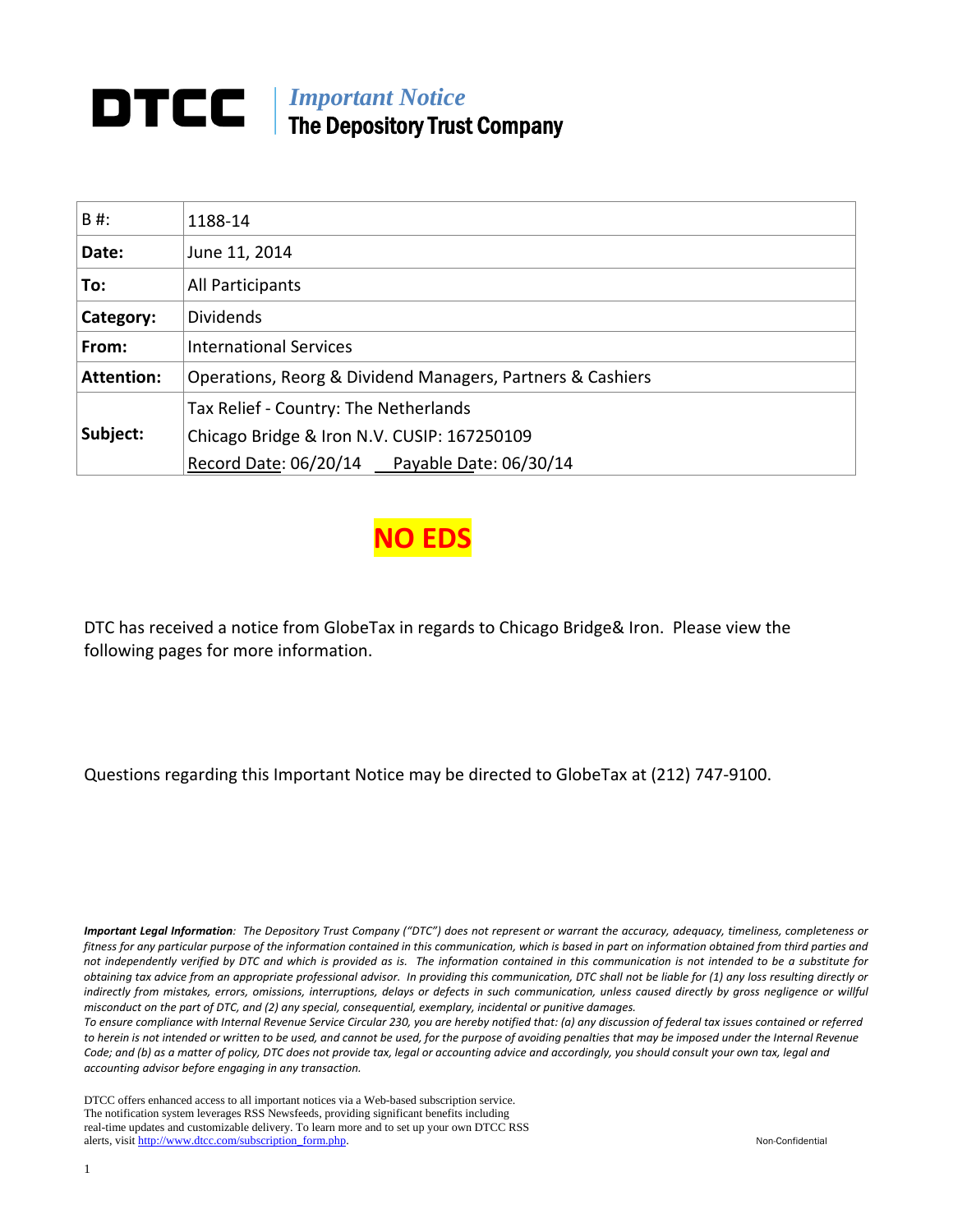

| <b>CHICAGO BRIDGE AND IRON has</b><br>declared an interim cash dividend, of<br>\$0.07 per share, on common stock<br>for 1st Quarter 2014.                                                                                   | <b>DIVIDEND EVENT DETAILS</b>                    |                                            |  |
|-----------------------------------------------------------------------------------------------------------------------------------------------------------------------------------------------------------------------------|--------------------------------------------------|--------------------------------------------|--|
|                                                                                                                                                                                                                             | <b>COUNTRY OF</b><br><b>ISSUANCE</b>             | <b>NETHERLANDS</b>                         |  |
| On Pay Date, all holders will receive<br>this dividend net of the full Nether-<br>lands statutory withholding tax of 15%<br>with the possibility to reclaim as out- $\vert$ CUSIP<br>lined in the below Eligibility Matrix: | <b>ISSUE</b>                                     | <b>CHICAGO BRIDGE &amp;</b><br><b>IRON</b> |  |
|                                                                                                                                                                                                                             |                                                  | 167250109                                  |  |
|                                                                                                                                                                                                                             | <b>TRANSFER AGENT</b>                            | <b>COMPUTERSHARE</b>                       |  |
|                                                                                                                                                                                                                             | <b>RECORD DATE</b>                               | <b>JUNE 20, 2014</b>                       |  |
|                                                                                                                                                                                                                             | <b>PAY DATE</b>                                  | <b>JUNE 30, 2014</b>                       |  |
|                                                                                                                                                                                                                             | <b>GROSS DIVIDEND</b><br><b>RATE ON PAY DATE</b> | \$0.07                                     |  |
|                                                                                                                                                                                                                             | <b>RATIO</b>                                     | 1 ORD : 1 ADR                              |  |
|                                                                                                                                                                                                                             | <b>STATUTORY WHT</b><br><b>RATE</b>              | 15%                                        |  |
| CUADCES 2 DEADI INES                                                                                                                                                                                                        |                                                  |                                            |  |

| <b>CHARGES &amp; DEADLINES</b> |                                   |                                 |                             |                                                                                  |                                                               |
|--------------------------------|-----------------------------------|---------------------------------|-----------------------------|----------------------------------------------------------------------------------|---------------------------------------------------------------|
| <b>FILING METHOD</b>           | <b>BATCH</b>                      | <b>PAYMENT</b><br><b>METHOD</b> | <b>TAX RELIEF</b><br>FEE.   | <b>MINIMUM SERVICE</b><br><b>CHARGE PER</b><br><b>BENEFICIAL</b><br><b>OWNER</b> | <b>FINAL SUBMISSION</b><br><b>DEADLINE</b><br>(ALL TIMES EST) |
| <b>QUICK</b><br><b>REFUND</b>  | PRIMARY LONG<br><b>FORM BATCH</b> | <b>CHECK</b>                    | \$0.003 PER<br><b>SHARE</b> | \$25                                                                             | <b>JULY 21, 2014</b><br>(8PM)                                 |
| <b>LONG-FORM</b>               | <b>ONGOING</b>                    | <b>CHECK</b>                    | \$0.003 PER<br><b>SHARE</b> | \$25                                                                             | <b>OCTOBER 31, 2019</b><br>(8PM)                              |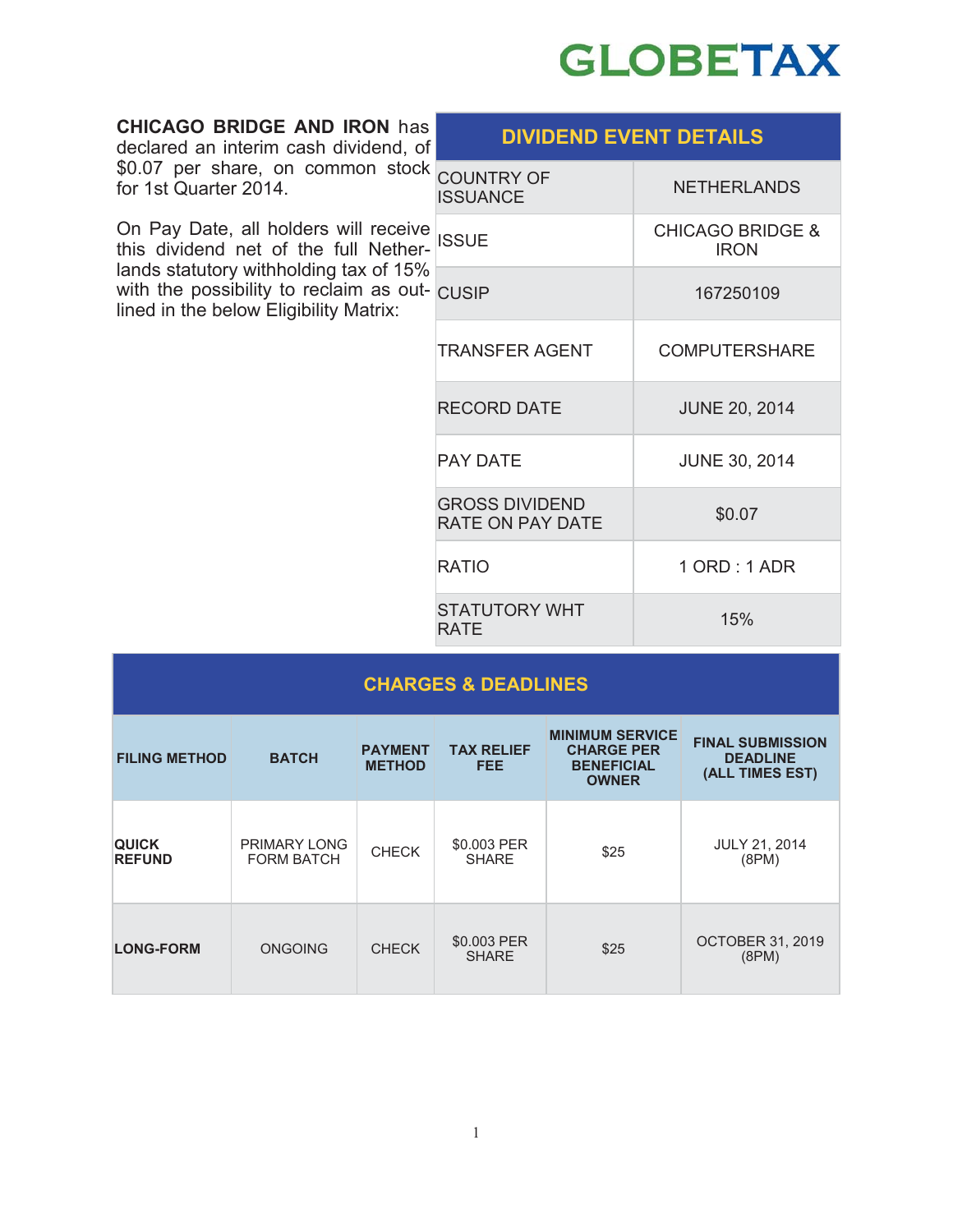| <b>ELIGIBILITY MATRIX</b>                                                                           |                               |                                                                                                                                                                                                                                                                                                                |                                                                                                                                        |  |  |
|-----------------------------------------------------------------------------------------------------|-------------------------------|----------------------------------------------------------------------------------------------------------------------------------------------------------------------------------------------------------------------------------------------------------------------------------------------------------------|----------------------------------------------------------------------------------------------------------------------------------------|--|--|
| <b>RATE DESCRIPTION</b>                                                                             | <b>RECLAIM</b><br><b>RATE</b> | <b>ELIGIBLE RESIDENTS</b>                                                                                                                                                                                                                                                                                      | <b>DOCUMENTATION REQUIRED</b>                                                                                                          |  |  |
| <b>UNFAVORABLE -</b><br>15%                                                                         | $0\%$                         | <b>NON-TREATY COUNTRIES</b>                                                                                                                                                                                                                                                                                    | <b>NONE</b>                                                                                                                            |  |  |
| <b>FAVORABLE - 10%</b><br><b>POST-PAY DATE</b><br><b>LONG FORM ONLY</b>                             | 5%                            | AZERBAIJAN, BAHRAIN, CHINA,<br>CZECH REPUBLIC, HONG KONG,<br>INDIA, INDONESIA, KUWAIT, OMAN,<br>PORTUGAL, QATAR, SAUDI ARABIA, 2<br>SLOVAK REPUBLIC, SOUTH AFRICA,<br>TAIWAN, UNITED ARAB EMIRATES,<br><b>VENEZUELA</b>                                                                                        | COVER LETTER (EXHIBIT A)<br>1.<br><b>IB 92 UNIVERSEEL</b>                                                                              |  |  |
| <b>FAVORABLE - 10%</b><br><b>POST-PAY DATE</b><br><b>LONG FORM ONLY</b>                             | 5%                            | GHANA, JAPAN, UNITED<br><b>KINGDOM</b>                                                                                                                                                                                                                                                                         | 1. COVER LETTER (EXHIBIT A)<br><b>IB 93 UNIVERSEEL</b><br>2.                                                                           |  |  |
| EXEMPT - 0%<br><b>POST PAY DATE</b>                                                                 | 15%                           | US ARTICLE 36-CHARITIES UNDER<br>501(A), 501(C)(3), 509(A)(1), 509(A)<br>$(2), 509(A)(3), 17-(B)$                                                                                                                                                                                                              | $\overline{1}$ .<br><b>ESP SUBMISSION OR</b><br><b>COVER LETTER (EXHIBIT A)</b>                                                        |  |  |
| EXEMPT - 0%<br><b>POST PAY DATE</b>                                                                 | 15%                           | US ARTICLE 35 - PENSIONS AND<br>IRAS UNDER 401(A), 401(K), 457(B),<br>403(B), 408, 408(A), 501(A)                                                                                                                                                                                                              | <b>ESP SUBMISSION OR</b><br>1.<br>COVER LETTER (EXHIBIT A)                                                                             |  |  |
| $EXEMENT - 0$ %<br><b>(FOREIGN TAX)</b><br>EXEMPT)<br><b>POST-PAY DATE</b><br><b>LONG FORM ONLY</b> | 15%                           | ANY ENTITY DOMICILED IN A STATE<br>IN WHICH IT IS NOT SUBJECT TO<br>TAX ON PROFITS, AS LONG AS<br>THAT STATE HAS AN EXCHANGE<br>OF TAX INFORMATION AGREEMENT<br>IN PLACE WITH THE NETHERLANDS<br>AND THAT ENTITY WOULD NOT BE  4.<br>SUBJECT TO PROFITS TAX IN THE<br>NETHERLANDS IF IT WERE BASED<br>THEREIN. | COVER LETTER (EXHIBIT A)<br>1.<br>DIV 16 FORM<br>2.<br><b>STAND ALONE CERTIFICATE</b><br>3.<br>OF RESIDENCY<br>ARTICLES OF ASSOCIATION |  |  |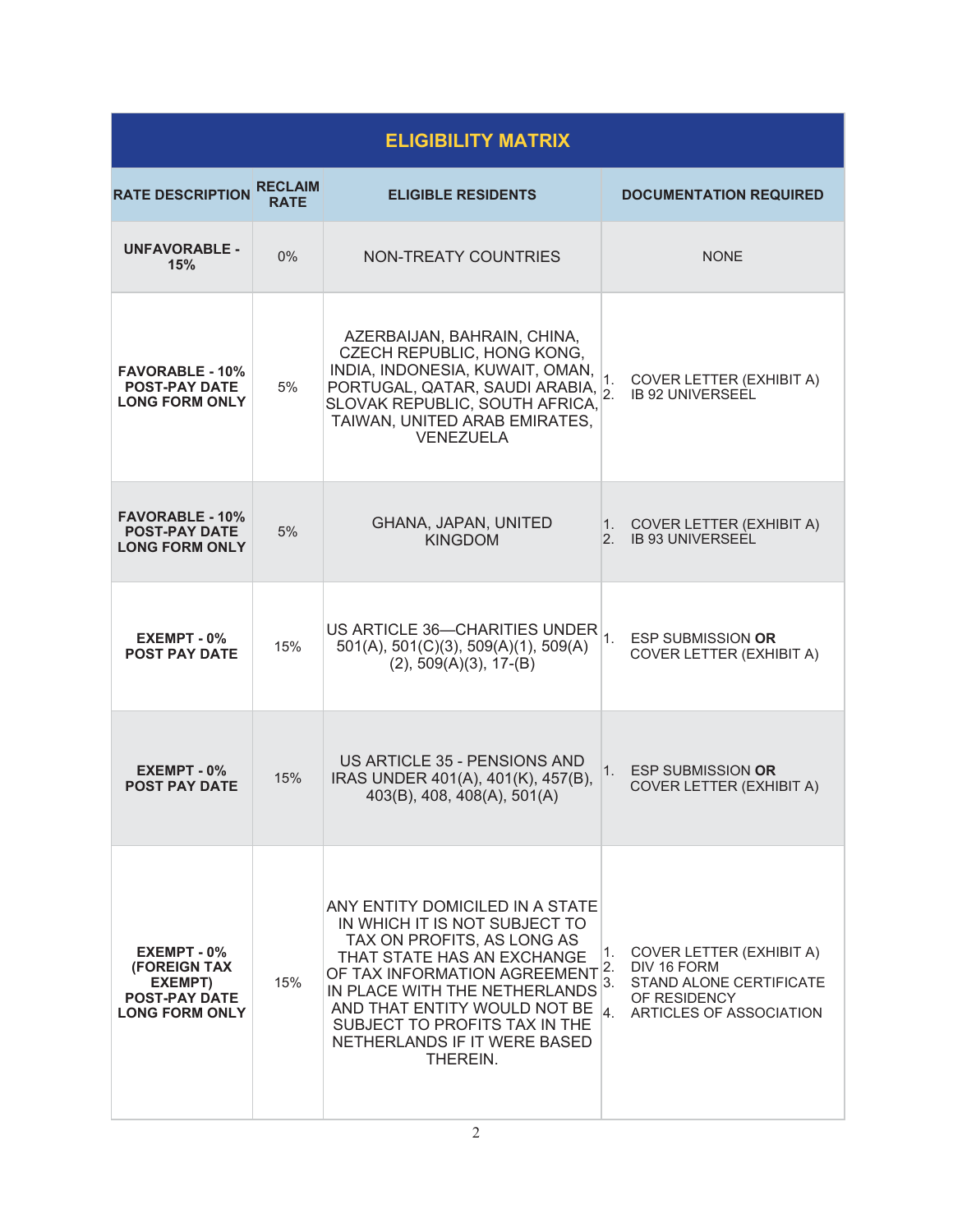| <b>DESCRIPTION OF VARIOUS DOCUMENTATION</b>                        |                                                                                                                                                                                                                                                                                                            |                                |                                                                                                        |  |  |
|--------------------------------------------------------------------|------------------------------------------------------------------------------------------------------------------------------------------------------------------------------------------------------------------------------------------------------------------------------------------------------------|--------------------------------|--------------------------------------------------------------------------------------------------------|--|--|
| <b>DOCUMENT NAME</b>                                               | <b>DESCRIPTION</b>                                                                                                                                                                                                                                                                                         | <b>ORIGINAL / COPY</b>         | <b>SIGNATURE</b><br><b>REQUIREMENT</b>                                                                 |  |  |
| <b>CERTIFICATE OF</b><br><b>RESIDENCY/</b><br><b>IRS FORM 6166</b> | <b>ISSUED BY THE BENEFICIAL OWNER'S</b><br>LOCAL TAX AUTHORITY, STATING THE<br>NAME AND TAX PAYER IDENTIFICATION<br>NUMBER OF THE BENEFICIAL OWNER. IT<br>MUST BE FOR TAX YEAR 2014.                                                                                                                       | <b>ORIGINAL</b><br>PREFERRED / | <b>LOCAL TAX</b><br><b>AUTHORITY /</b><br>COPY ACCEPTED IRS REPRESENTATIVE                             |  |  |
| IB 92 UNIVERSEEL                                                   | DUTCH TAX FORM REQUIRED FOR ANY<br>BENEFICIAL OWNER, DOMICILED IN<br><b>NON-REMITTANCE-BASED</b><br><b>JURISDICTIONS, ATTEMPTING TO</b><br>RECLAIM THE 5% ENTITLEMENT; THIS<br>FORM MUST BE CERTIFIED BY THE<br>BENEFICIAL OWNER'S LOCAL TAX<br>OFFICE                                                     | <b>ORIGINAL</b>                | <b>BENEFICIAL OWNER</b><br><b>&amp; MUST BEAR THE</b><br>STAMP OF LOCAL TAX<br><b>AUTHORITY</b>        |  |  |
| <b>IB 93 UNIVERSEEL</b>                                            | DUTCH TAX FORM REQUIRED FOR ANY<br>BENEFICIAL OWNER, DOMICILED IN<br><b>REMITTANCE-BASED JURISDICTIONS,</b><br>ATTEMPTING TO RECLAIM THE<br>5% ENTITLEMENT; THIS FORM MUST BE<br><b>CERTIFIED BY THE BENEFICIAL</b><br>OWNER'S LOCAL TAX OFFICE.                                                           | <b>ORIGINAL</b>                | <b>BENEFICIAL OWNER</b><br><b>&amp; MUST BEAR THE</b><br><b>STAMP OF LOCAL TAX</b><br><b>AUTHORITY</b> |  |  |
| <b>DIV 16</b>                                                      | THIS FORM IS USED TO APPLY FOR A<br>"REFUND FOR FOREIGN BODIES NOT<br>SUBJECT TO ANY TAX ON PROFITS."<br>(SEE ELIGIBILITY MATRIX)                                                                                                                                                                          | <b>ORIGINAL</b>                | <b>BENEFICIAL OWNER</b>                                                                                |  |  |
| <b>ARTICLES OF</b><br><b>ASSOCIATION</b>                           | A LEGAL DOCUMENT ISSUED BY THE<br>BENEFICIAL OWNER OR THEIR LOCAL<br>TAX AUTHORITY THAT STATES THE TAX<br>STRUCTURE (TAX EXEMPT) OF THE<br>ENTITY WITHIN THEIR OWN TAX<br>DOMICILE. THIS DOCUMENT IS USED BY<br>THE DTA TO ASSESS WHETHER THE<br>ENTITY IS ELIGIBLE FOR THE FULL TAX<br><b>EXEMPTION.</b>  | COPY ACCEPTED                  | PROVIDED BY<br><b>BENEFICIAL OWNER</b><br>OR LOCAL TAX<br><b>AUTHORITY</b>                             |  |  |
| <b>COVER LETTER</b><br>(EXHIBIT A)                                 | A LISTING OF THE BENEFICIAL OWNERS<br>NAMES, TAXPAYER ID NUMBERS,<br>NUMBER OF SHARES, AND ENTITY TYPE<br>(CHARITY OR PENSION). THE COVER<br>LETTER IS PROVIDED TO THE TRANSFER<br>AGENT BY THE PARTICIPANT, EITHER<br>THROUGH ESP SUBMISSION OR<br>THROUGH TRADITIONAL HARD COPY<br>RECLAIM COVER LETTER. | ORIGINAL                       | DTC PARTICIPANT                                                                                        |  |  |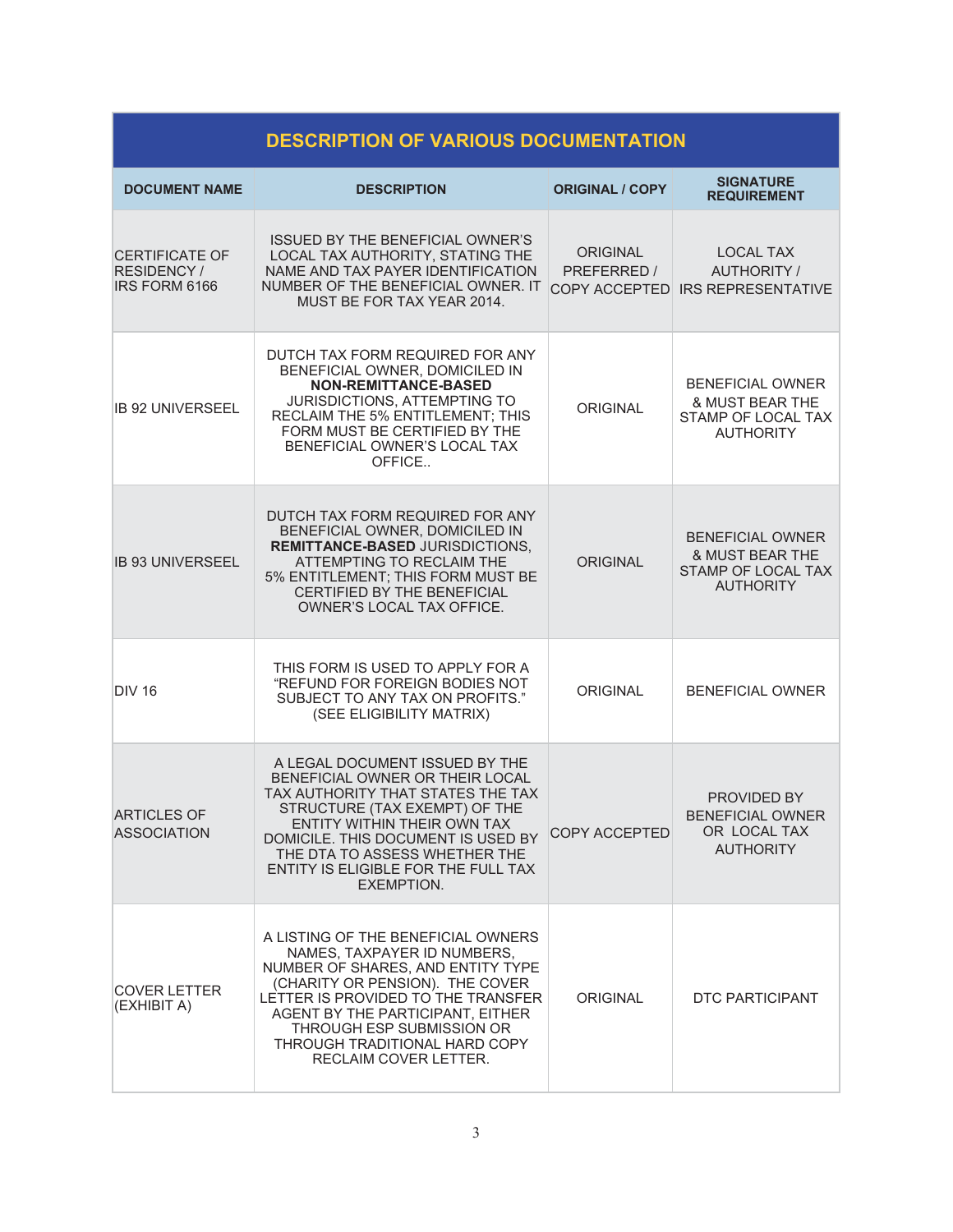| <b>CONTACT DETAILS</b>     |                                 |  |  |
|----------------------------|---------------------------------|--|--|
| <b>PRIMARY CONTACT</b>     | <b>KASEY HARBES</b>             |  |  |
| <b>INTERNATIONAL PHONE</b> | 1-800-849-3079                  |  |  |
| <b>INTERNATIONAL FAX</b>   | 1-212-747-0029                  |  |  |
| <b>EMAIL ADDRESS</b>       | DUTCHESP@GLOBETAX.COM           |  |  |
| <b>COMPANY</b>             | <b>GI OBFTAX</b>                |  |  |
| <b>STREET ADDRESS</b>      | 90 BROAD STREET 16TH FLOOR      |  |  |
| CITY/STATE/ZIP             | NEW YORK, NY 10004              |  |  |
| ADDITIONAL CONTACTS        | STEPHANIE URUGUTIA, LAURA GALLO |  |  |

## **ESP** Electronic Submission Portal

powered by **GLOBETAX** 

Claims may be submitted through ESP powered by GlobeTax, a paperless withholding tax reclaim process, for Exempt Organizations (qualified under Article 36 of the Tax Convention) and Exempt Pension Trusts (qualified under Article 35 of the Tax Convention) to participants holding shares.

These claims should be submitted through the following web site. (Requires a one-time registration) https://esp.globetax.com

Please contact Candice Medenica at 1-800-849-3079 or via email at DutchESP@GLOBETAX.COM if you have any questions about this process.

| <b>GENERAL QUESTIONS</b>                                                                                                   |                                                                                                                                                                                                                                                                              |  |  |
|----------------------------------------------------------------------------------------------------------------------------|------------------------------------------------------------------------------------------------------------------------------------------------------------------------------------------------------------------------------------------------------------------------------|--|--|
| <b>QUESTION</b>                                                                                                            | <b>ANSWER</b>                                                                                                                                                                                                                                                                |  |  |
| DO I NEED TO SUBMIT A SPLIT-LETTER?                                                                                        | NO. YOUR ESP SUBMISSION WILL BE USED IN PLACE<br>OF THE TRADITIONAL "SPLIT-LETTER."                                                                                                                                                                                          |  |  |
| WILL I RECEIVE A DECLARATION IN LIEU OF DIVI-<br>DEND NOTE ("DLD" or "CERT") FOR MY ARTICLE 35<br>OR ARTICLE 36 POSITIONS? | NO, ALL DECLARATION IN LIEU OF DIVIDEND NOTES<br>WILL BE MAINTAINED BY THE TRANSFER AGENT, TO<br>BE RELEASED ONLY UPON WRITTEN REQUEST BY<br>THE PARTICIPANT.                                                                                                                |  |  |
| AM I REQUIRED TO FILE THROUGH ESP?                                                                                         | NO, YOU MAY SUBMIT A TRADITIONAL CLAIM<br>THROUGH THE MAIL IF YOU CANNOT SUBMIT CLIENT<br>DATA THROUGH ESP. WE STRONGLY SUGGEST LOG-<br>GING IN TO ESP TO DOWNLOAD THE TEMPLATE PRO-<br>VIDED WHEN PREPARING YOUR CLAIM, REGARD-<br>LESS OF YOUR ULTIMATE SUBMISSION METHOD. |  |  |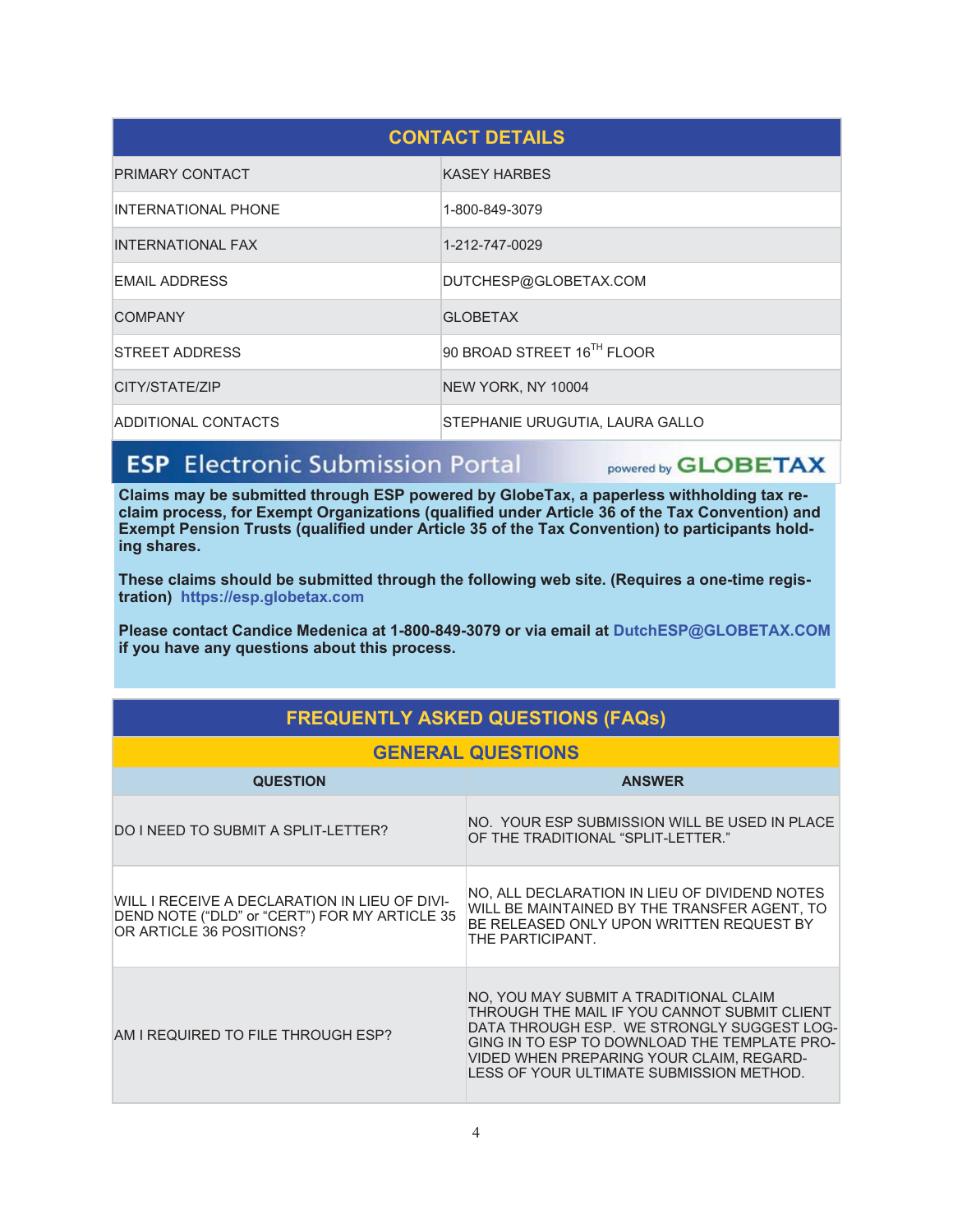| <b>FREQUENTLY ASKED QUESTIONS (FAQs)</b>                                                                                                                                                                                          |                                                                                                                                                                                                                                                                                                                                                     |  |  |  |
|-----------------------------------------------------------------------------------------------------------------------------------------------------------------------------------------------------------------------------------|-----------------------------------------------------------------------------------------------------------------------------------------------------------------------------------------------------------------------------------------------------------------------------------------------------------------------------------------------------|--|--|--|
| <b>GENERAL QUESTIONS-CONTINUED</b>                                                                                                                                                                                                |                                                                                                                                                                                                                                                                                                                                                     |  |  |  |
| <b>QUESTION</b>                                                                                                                                                                                                                   | <b>ANSWER</b>                                                                                                                                                                                                                                                                                                                                       |  |  |  |
| IS THERE ANY CASE IN WHICH A U.S. RESIDENT<br>401(a), 401(K), 457(b), 403(b), IRA, ROTH IRA, EM-<br>PLOYEE PENSION PLANS OR SIMPLE RETIREMENT<br>ACCOUNT WOULD NOT QUALIFY FOR TREATY<br>BENEFITS UNDER ARTICLE 35 OF THE TREATY? | THESE ACCOUNT TYPES WILL NOT BE CONSIDERED<br>ELIGIBLE FOR TREATY BENEFITS UNDER ARTICLE 35<br>OF THE TREATY IN ANY TAXABLE YEAR IF LESS THAN<br>70% OF THE TOTAL AMOUNT OF WITHDRAWALS<br>FROM SUCH U.S. TRUST DURING THAT YEAR IS USED<br>TO PROVIDE PENSION, RETIREMENT OR OTHER EM-<br>PLOYEE BENEFITS AS MEANT IN ARTICLE 35 OF THE<br>TREATY. |  |  |  |
| WILL GLOBETAX ACCEPT CLAIMS FILED DIRECTLY DTC PARTICIPANT WHO HELD THE SECURITIES<br>TO THEM BY BENEFICIAL OWNERS?                                                                                                               | <b>GLOBETAX ONLY ACCEPTS CLAIMS FILED BY THE</b><br>THROUGH DTC AND ONLY TO THE EXTENT THAT DTC<br>HAS REPORTED THESE HOLDINGS TO US AS VALID.                                                                                                                                                                                                      |  |  |  |
|                                                                                                                                                                                                                                   | <b>QUICK REFUND QUESTIONS</b>                                                                                                                                                                                                                                                                                                                       |  |  |  |
| <b>QUESTION</b>                                                                                                                                                                                                                   | <b>ANSWER</b>                                                                                                                                                                                                                                                                                                                                       |  |  |  |
|                                                                                                                                                                                                                                   | U.S. PENSIONS / IRAS (ART 35) & U.S. CHARITIES<br>(ART 36) NEED NOT PROVIDE ANY PHYSICAL DOCU-<br>MENTATION WHEN FILING. ONLY AN ESP SUBMIS-<br>SION IS NECESSARY, UNLESS WE CONTACT YOU.                                                                                                                                                           |  |  |  |
| DO I NEED TO PHYSICALLY SEND ANY DOCUMENTS<br>TO GLOBETAX IN ORDER TO PARTICIPATE IN THE<br><b>QUICK REFUND PROCESS?</b>                                                                                                          | ALL NON-U.S., 5% CLAIMS, MUST INCLUDE AN ORIGI-<br>NAL FORM IB92 OR IB93, BEARING THE STAMP OF<br>THE HOLDER'S LOCAL TAX AUTHORITY. IF THIS<br>DOCUMENTATION IS NOT AVAILABLE BY THE QUICK<br>REFUND DEADLINE, THE CLAIM MUST BE FILED<br>LONG-FORM.                                                                                                |  |  |  |
| WILL I BE PAID THROUGH DTC FOR CLAIMS SUB-<br>MITTED THROUGH THE QUICK REFUND PROCESS?                                                                                                                                            | NO.                                                                                                                                                                                                                                                                                                                                                 |  |  |  |
| ONCE I SUBMIT A QUICK REFUND CLAIM VIA ESP.<br>HOW LONG WILL IT TAKE TO BE PAID?                                                                                                                                                  | WE ESTIMATE PAYMENT WITHIN APPROXIMATELY 8<br>WEEKS OF QUICK REFUND DEADLINE.                                                                                                                                                                                                                                                                       |  |  |  |
| DOES THE QUICK REFUND PROCESS HAVE A<br>MINIMUM POSITION PER BENEFICIAL OWNER<br><b>REQUIREMENT?</b>                                                                                                                              | ANY CLAIM FOR BENEFICIAL OWNERS HOLDING<br>LESS THAN 5,000 ADRS WILL BE AUTOMATICALLY<br>HELD AND SUBSEQUENTLY FILED VIA THE TRADI-<br>TIONAL LONG FORM PROCESS.                                                                                                                                                                                    |  |  |  |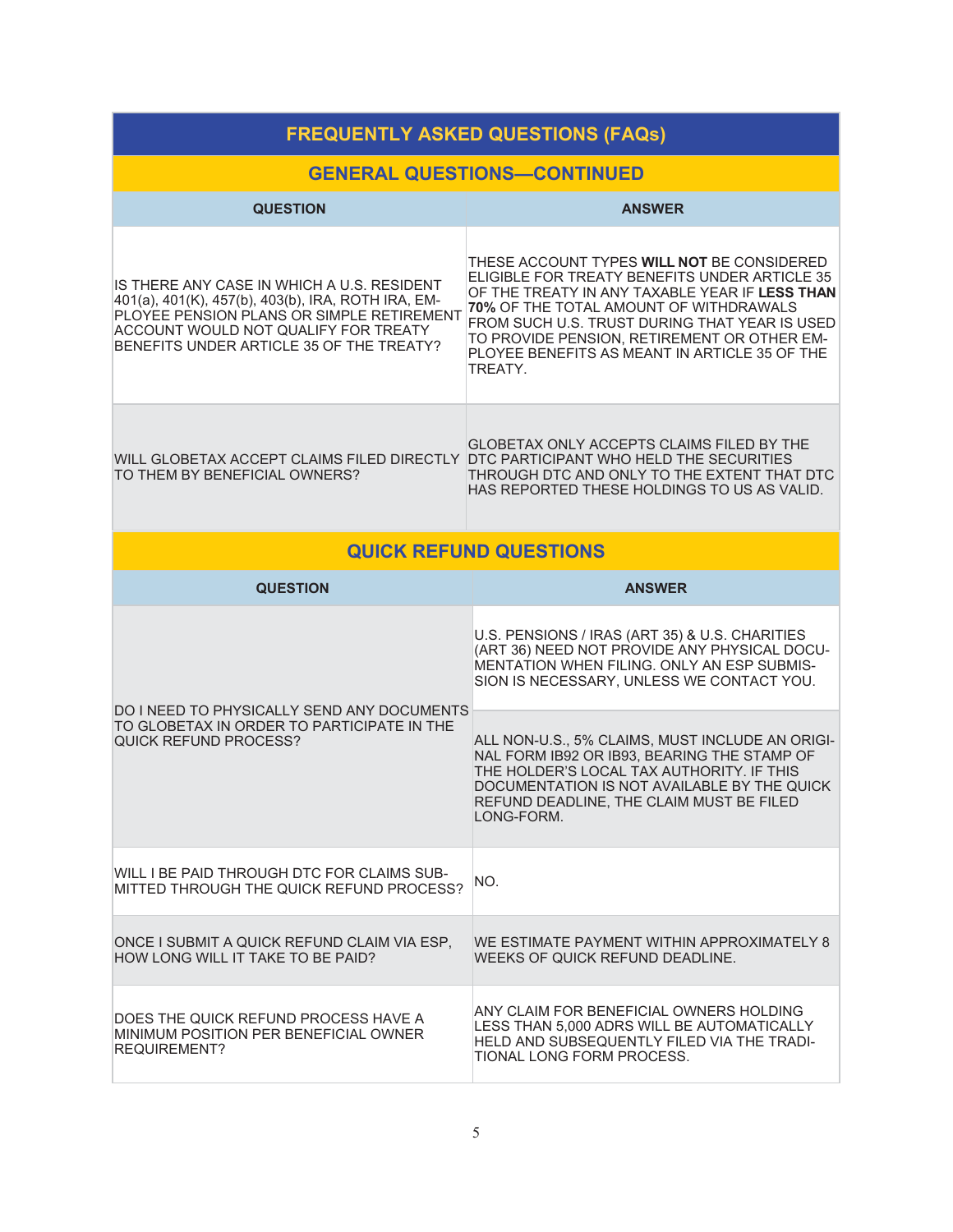| <b>FREQUENTLY ASKED QUESTIONS (FAQs) - CONTINUED</b>                                                                     |                                                                                                                                           |  |  |  |
|--------------------------------------------------------------------------------------------------------------------------|-------------------------------------------------------------------------------------------------------------------------------------------|--|--|--|
|                                                                                                                          | <b>LONG-FORM QUESTIONS</b>                                                                                                                |  |  |  |
| <b>QUESTION</b>                                                                                                          | <b>ANSWER</b>                                                                                                                             |  |  |  |
| HOW LONG DOES IT TAKE FOR PAYMENT ON LONG<br>-FORM CLAIMS?                                                               | APPROXIMATELY 4-6 MONTHS.                                                                                                                 |  |  |  |
| DOES THE LONG-FORM PROCESS HAVE A MINIMUM<br>POSITION REQUIRMENT PER BENEFICIAL OWNER?                                   | NO. ALL CLAIMS WILL BE PROCESSEED THOUGH<br>THERE IS A MINIMUM FEE OF \$25 PER BENEFICIAL<br>OWNER.                                       |  |  |  |
| WHAT WILL THE FEE BE IF A BENEFICIAL OWNER'S ON AN EXCEPTIONAL BASIS IN FAVOR OF A SPLIT<br>CLAIM IS FOR LESS THAN \$50? | GLOBETAX IS WILLING TO WAIVE THE \$25 MINIMUM<br>OF THE RECLAIMED FUNDS OF 50/50 FOR ANY BEN-<br>EFICIAL OWNER RECLAIMING LESS THAN \$50. |  |  |  |
| WILL I BE PAID THROUGH DTC FOR CLAIMS SUB-<br>MITTED THROUGH THE LONG-FORM PROCESS?                                      | NO, YOU WILL BE PAID BY CHECK.                                                                                                            |  |  |  |
| <b>DISCLAIMER</b>                                                                                                        |                                                                                                                                           |  |  |  |

#### **Warning and Disclaimer:**

The Participant will be fully liable for any and all withholding taxes, claims, penalties and / or interest, including without limitation, any foreign exchange fluctuations associated with such funds. Neither the Issuer nor any of its agents or affiliates shall be liable for the failure to secure any refund. In consideration of the assistance of GlobeTax and the Issuer in processing such claims, the Participant expressly agrees that neither GlobeTax nor the Issuer nor any of their agents or affiliates shall have any liability for, and shall indemnify, defend and hold the Issuer and its respective agents and affiliates harmless from and against, any and all loss, liability, damage, judgment, settlement, fine, penalty, demand, claim, cost or expense (including without limitation fees and expenses of defending itself or enforcing this agreement) arising out of or in connection herewith. The Participant further agree that their obligations hereunder shall be free from all defenses.

All tax information contained in this Important Notice is based on a good faith compilation of information obtained from multiple sources. The information is subject to change. Actual deadlines frequently vary from the statutory deadlines because of local market conditions and advanced deadlines set by local agents. To mitigate risk it is strongly advised that DTC Participants file their claims as soon as possible as the depositary and/or their agents will not be liable for claims filed less than six months before the specified deadline. In the event that local market rules, whether implemented by a local agent or a Tax Authority, conflict with the information provided in the important notice, either prior to or after publication, the local market rules will prevail.